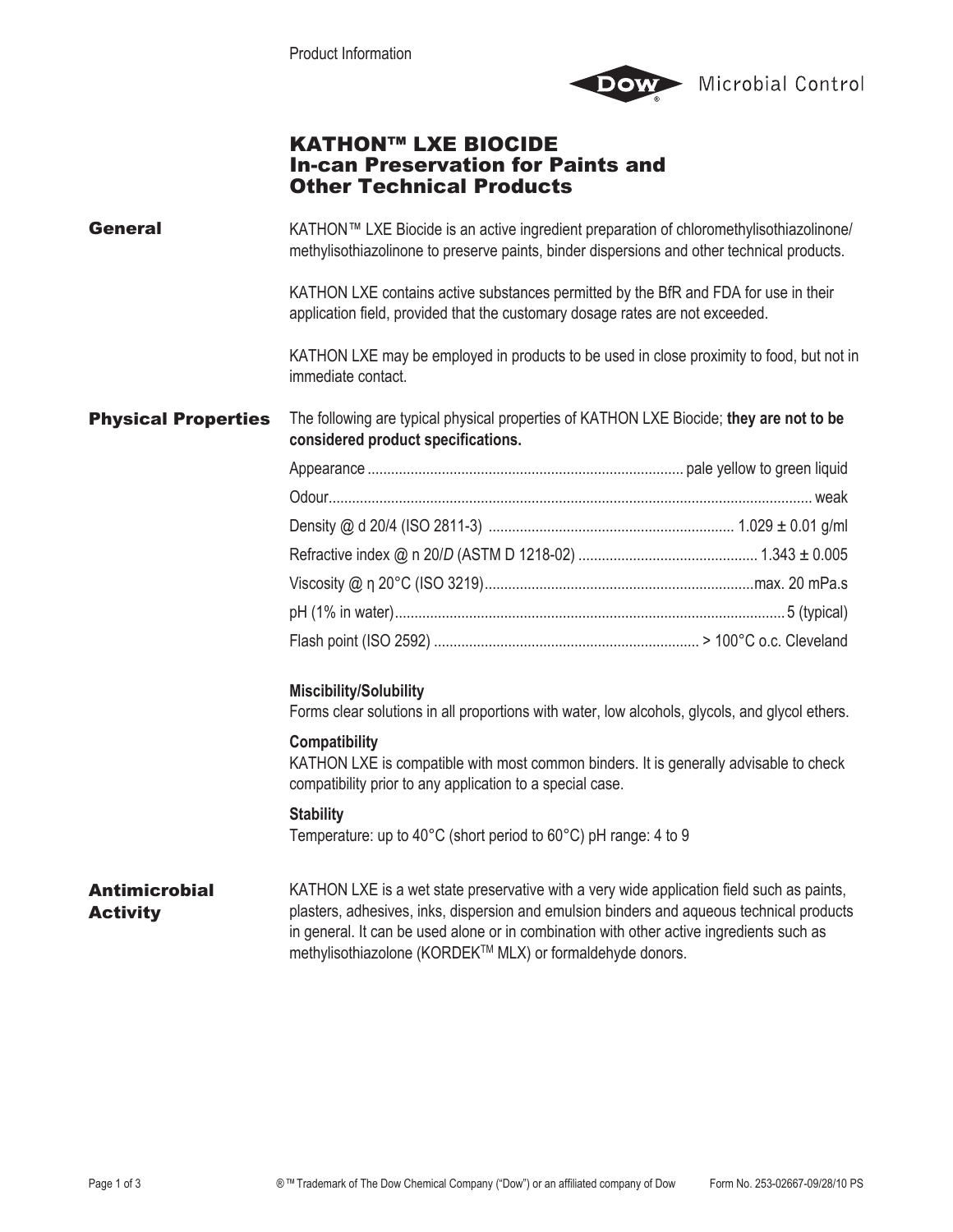|                                                   | KATHON™ LXE is a proven slimicide in paper manufacturing. KATHON LXE contains<br>neither formaldehyde nor cationic or phenolic substances. Therefore, it is particularly suited<br>for use in products not compatible with these substances.                                                                                                                                                                                       |                                                                                          |  |  |
|---------------------------------------------------|------------------------------------------------------------------------------------------------------------------------------------------------------------------------------------------------------------------------------------------------------------------------------------------------------------------------------------------------------------------------------------------------------------------------------------|------------------------------------------------------------------------------------------|--|--|
|                                                   | KATHON LXE has a broad spectrum of activity. It is effective against gram-positive and<br>gram-negative, aerobic and anaerobic bacteria as well as against mould and yeast.                                                                                                                                                                                                                                                        |                                                                                          |  |  |
|                                                   | KATHON LXE complies with several food contact legislations of the European Union and of<br>the Food and Drug Administration (FDA) of the USA.                                                                                                                                                                                                                                                                                      |                                                                                          |  |  |
|                                                   |                                                                                                                                                                                                                                                                                                                                                                                                                                    | For specific information please contact your local sales representative.                 |  |  |
| <b>Applications/</b><br><b>Directions for Use</b> | The number of technical products being preserved with KATHON LXE is increasing steadily<br>and it is not always possible to predict its suitability. The optimum use should be established<br>by a preliminary experiment. In critical cases, predilution with water is often helpful. The<br>optimum dosage rate of KATHON LXE depends upon the degree of contamination and the<br>susceptibility of the product to be preserved. |                                                                                          |  |  |
|                                                   | Occasionally, the degree of contamination exhibits seasonal fluctuation, so that a periodical<br>determination of germ counts can assist in choosing the optimum dosage rate.                                                                                                                                                                                                                                                      |                                                                                          |  |  |
|                                                   | Therefore, the ranges of concentrations listed below should be taken as general guidelines<br>only:                                                                                                                                                                                                                                                                                                                                |                                                                                          |  |  |
|                                                   | <b>Binders</b>                                                                                                                                                                                                                                                                                                                                                                                                                     | $0.05 - 0.3%$                                                                            |  |  |
|                                                   | Other products                                                                                                                                                                                                                                                                                                                                                                                                                     | $0.05 - 0.15%$                                                                           |  |  |
|                                                   |                                                                                                                                                                                                                                                                                                                                                                                                                                    | In the case of special application, please consult with your local sales representative. |  |  |
| <b>Storage, Handling</b><br>and Disposal          | Please refer to the Safety Data Sheet of this product for precise handling instructions.                                                                                                                                                                                                                                                                                                                                           |                                                                                          |  |  |
|                                                   | In general, avoid eye and skin contact, wear safety goggles, gloves and protective clothing.<br>In case of eye or skin contact despite precautionary measures, wash immediately and<br>thoroughly with plenty of warm water and obtain medical attention.                                                                                                                                                                          |                                                                                          |  |  |
|                                                   | The legal requirements prevailing in your country, especially on working hygiene and in the<br>avoidance of accidents, must be observed.                                                                                                                                                                                                                                                                                           |                                                                                          |  |  |
|                                                   | KATHON LXE Biocide should be stored in closed original containers in a cool place, but not<br>below 0°C. At temperatures below 0°C solidification of the product may occur. If the product<br>does freeze, allow it to return to room temperature and it will turn liquid again. Bioactivity is<br>unaffected by freezing and melting.                                                                                             |                                                                                          |  |  |